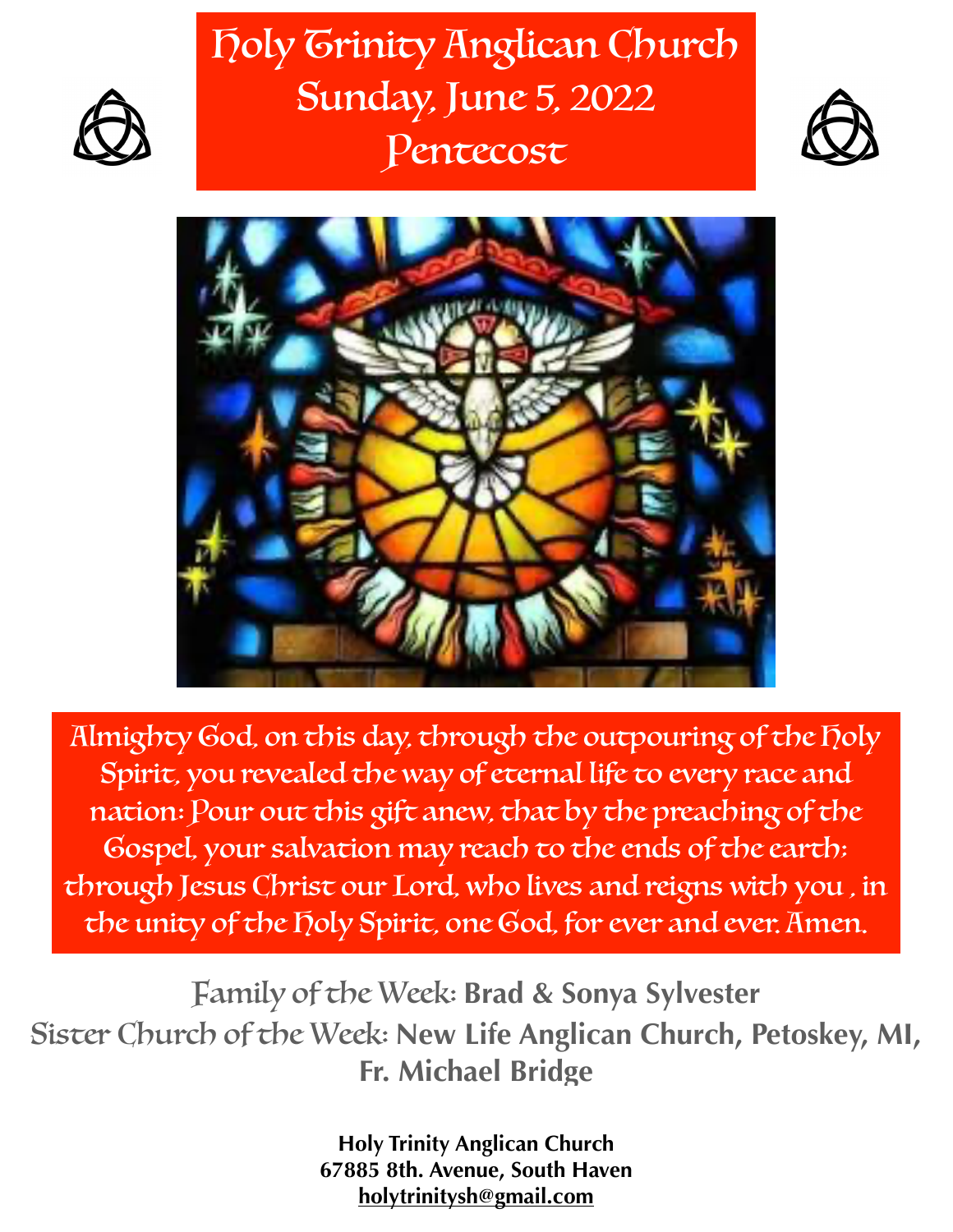### ORDER OF THE SERVICE

**Greeting Collect of Purity Collect for Pentecost Old Testament Numbers 11:16-17, 24-25a Psalm 133 New Testament Ephesians 4:7-16 The Holy Gospel 5-17 John 14:8-17 The Sermon** Bishop Mark Engel **Nicene Creed Symbols of Pastoral Office: Institution of Fr. Rob Cornelison Presentation, Exhortation & Examination of Candidates: Trevor Phillips, Kate Cornell, Brian Casey & Nancy Hathaway Prayer & Laying on of Hands & Confirmation Confession and Absolution The Peace & Announcements The Great Thanksgiving Sanctus The Lord's Prayer The Breaking of the Bread Prayer of Thanksgiving**

**Blessing** 

**If you are in need of prayer or know someone in need, you may go to the side altar for prayer after you have received communion.**

**You may also write your prayer request on the pad of paper at your seat and place it in the offering plate or submit your request through our website, [holytrinitysh.com](http://holytrinitysh.com) and your prayer need will be given to our intercessory team.**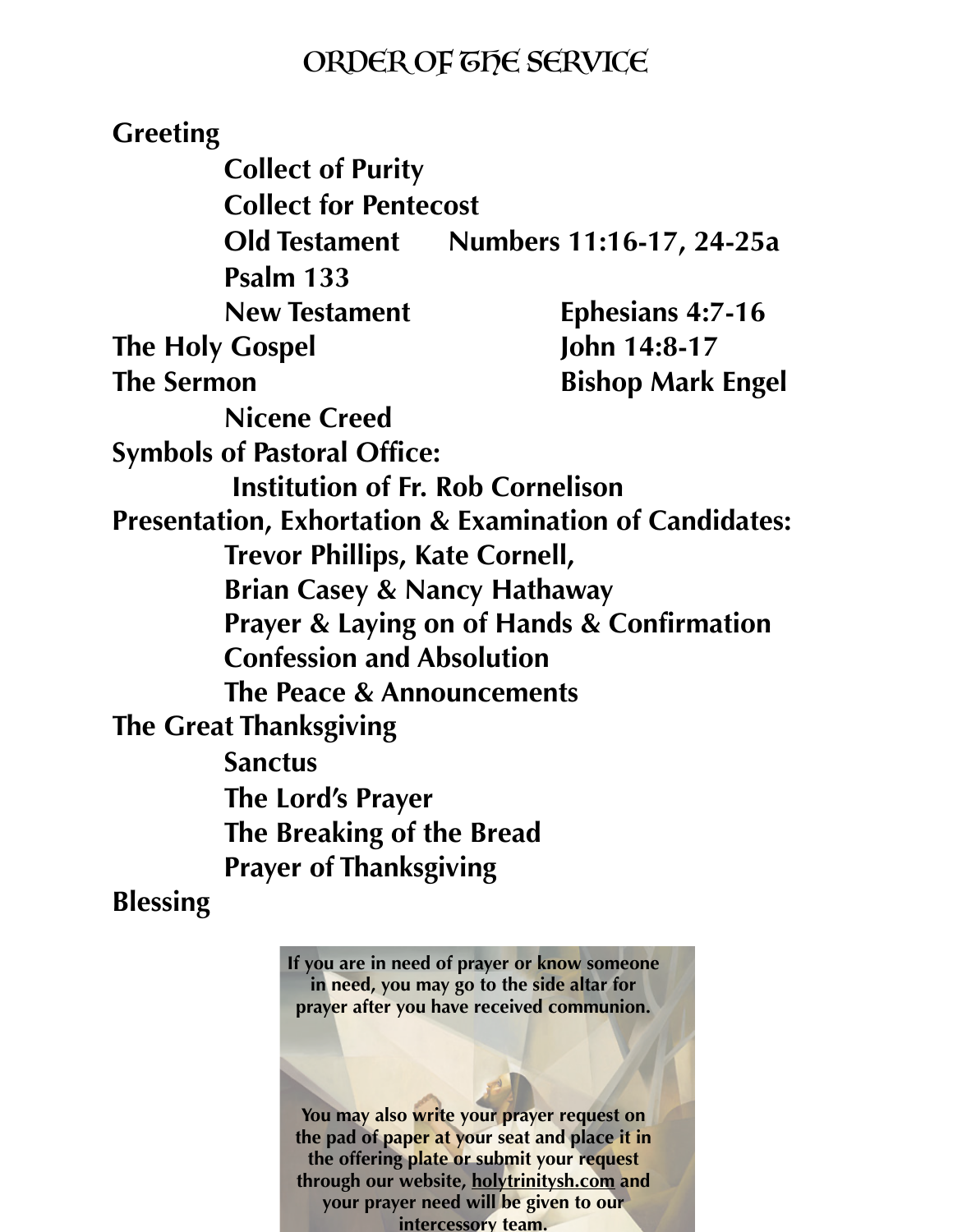#### BLESSINGS FOR BIRGIDAUS AND WEDDING ANNIVERSARIES

For Birthdays, Book of Common Prayer #68

**Watch over your child \_\_\_\_, O Lord, as** *his* **days increase; bless** *him* **and guide** *him***, and keep** *him* **unspotted from the world. Strengthen** *him*  **when** *he* **stands; comfort** *him* **when discouraged or sorrowful; raise** *him*  **up if** *he* **falls; and in** *his* **heart may your peace which passes understanding abide all the days of** *his* **life; through Jesus Christ our Lord. Amen.**

Marie Diebold 6/7 and Shelly Lewis 6/11

For Wedding Anniversaries, Book of Common Prayer #69 **O God, you have so consecrated the covenant of marriage that in it is represented the spiritual unity between Christ and his Church: Send your blessing upon these your servants as they begin another year, that they may so love, honor, and cherish each other in faithfulness and patience, in wisdom and true godliness, that their home may be a haven of blessing and peace; through Jesus Christ our Lord, who lives and reigns with you and the Holy Spirit, one God, now and for ever. Amen.**

## **Servant Ministry Schedule**

Today, June 5, 2022 Greeter: **Norm Bailey** Reader: **Walt Sicard** Intercessor: **Kim Maxwell** Side Altar: **Kathy Sicard Host: Sicards Tellers: Helga Costello & Todd Brugh** Altar Guild: **Kim Maxwell**

Next Sunday, June 12, 2022 Greeter: **Brad Sylvester** Reader: **Ian Phillips** Intercessor: **Jonathan Cornelison** Side Altar: **Laura Jager Host: Diebolds Tellers: Luana Phillips & Ron Darling** Altar Guild: **Kim Maxwell**